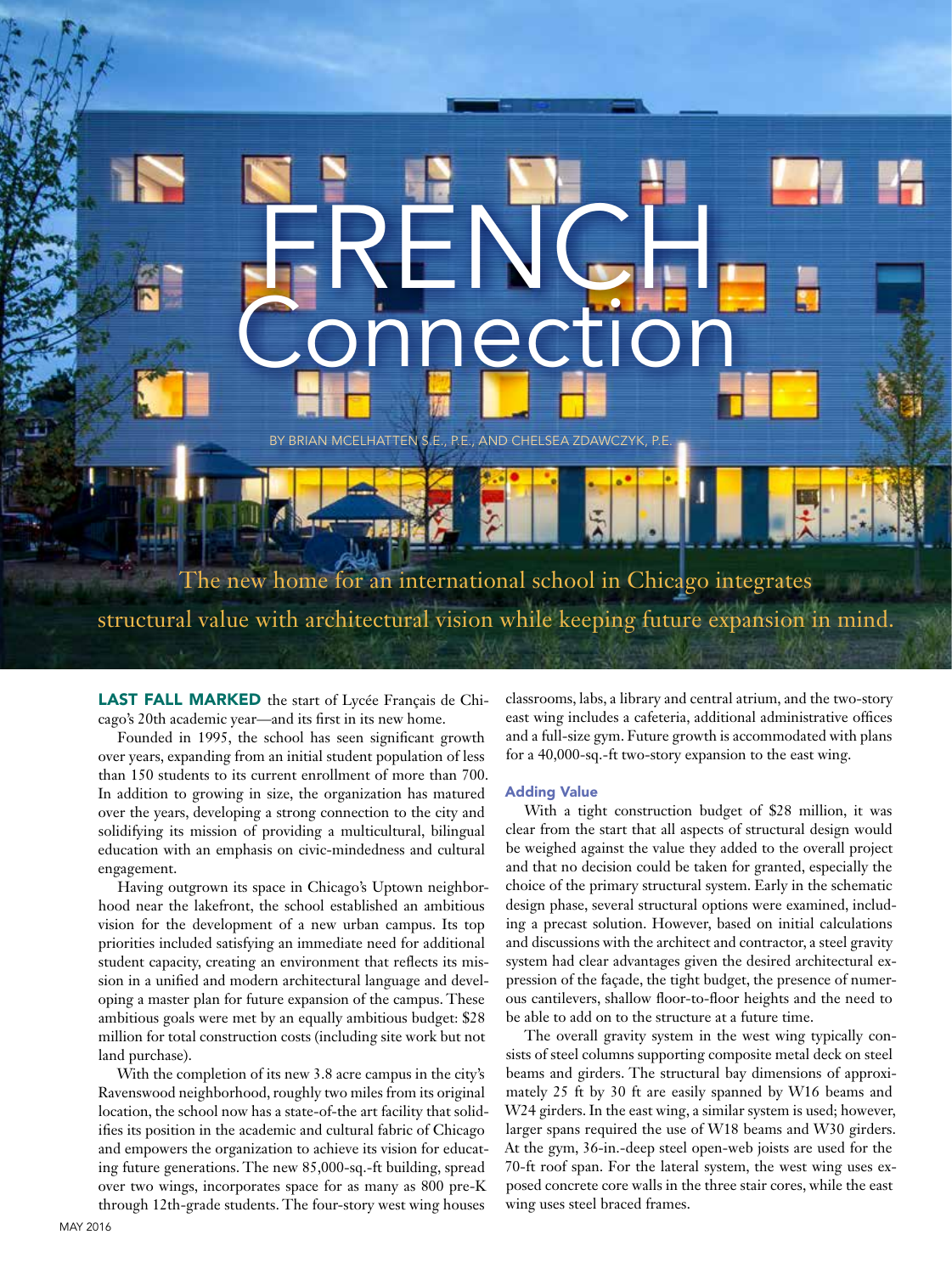

As with many projects, the aim of the overall structural scheme was simplicity and general uniformity, allowing for economy through repetitive use of details. However, specific architectural design elements in various parts of the building necessitated specific and unique structural solutions. In response to the Lycee's community-centric ideology, a modified double-loaded corridor scheme was used for the west wing layout. Classrooms are pushed to the north and south edges of the plan, taking in direct natural light and engaging the external environment. At the center of the plan, a light-filled atrium between Level 1 and the roof, surrounded by open corridors, strengthens the sense of internal community by creating a visual connection between all academic levels (pre-K at the bottom, high school at the top). Gathering spaces at each end provide further opportunities for planned and ad-hoc interaction within the building. To keep these spaces as open as possible, the column lines are held back approximately 7 ft from the edge of the atrium opening (aligned with and hidden in the classroom walls), and steel cantilevered beams (typically W16 sections) support the corridors surrounding the atrium.

At the east end of the atrium, a feature stair between the first and second floor creates a focal point and provides a visual screen between the busy main entrance and the academic areas. The stair is a hybrid structure, an exposed concrete slab suspended from the third floor by eight slender steel rods. Architecturally detailed clevis connections transfer the weight of the slab into the rods, and the lightness of the steel suspension structure provides a visually striking contrast to the heavy solid form of the concrete stair slab.

➤➤ The new 85,000-sq.-ft Lycée Français de Chicago, spread over two wings, incorporates space for as many as 800 pre-K through 12th-grade students.



Brian McElhatten is an associate principal and Chelsea Zdawczyk is a senior structural engineer, both with Arup's Chicago office.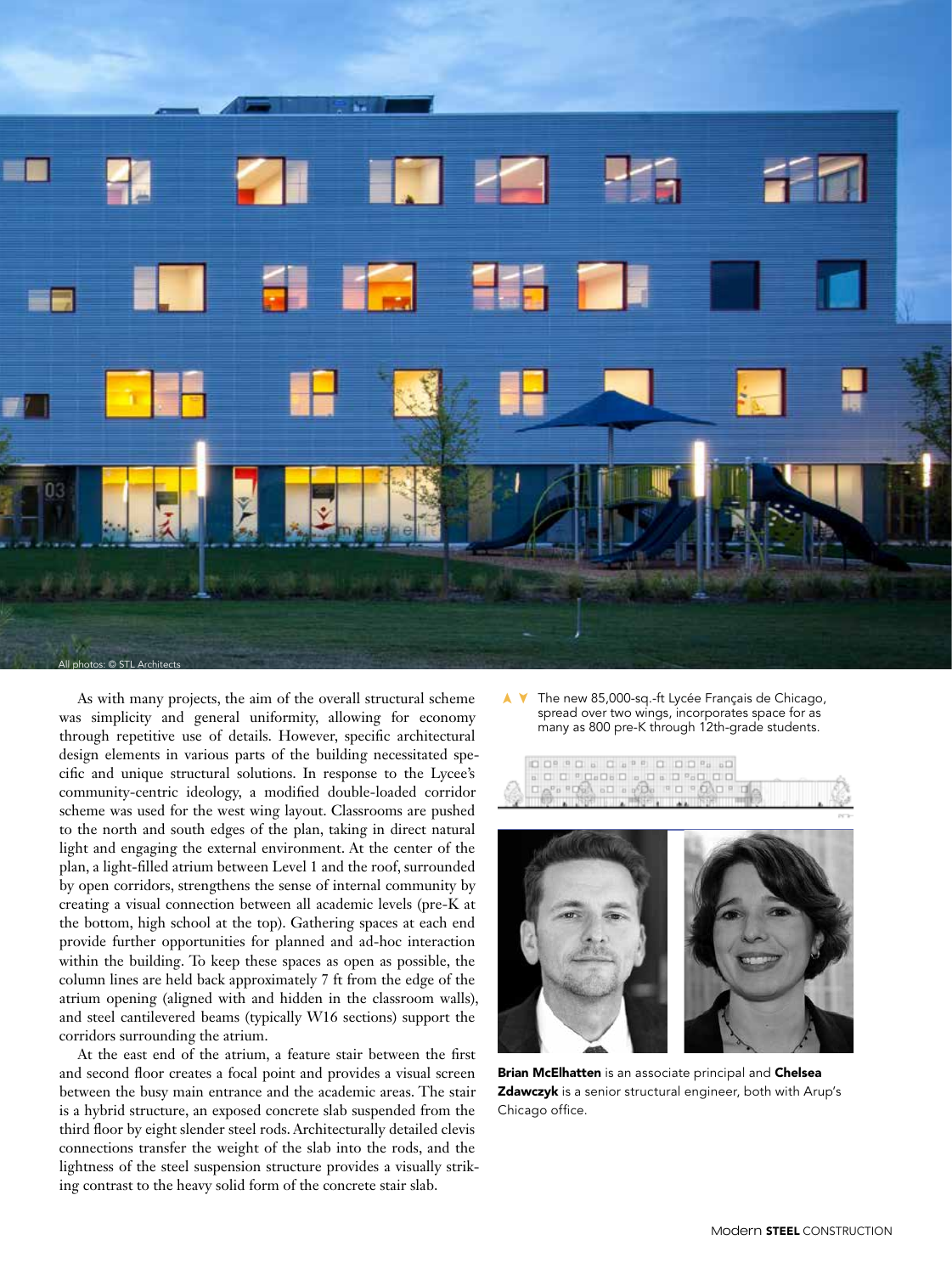

➤ Future growth is accommodated with plans for a 40,000-sq.-ft two-story expansion to the east wing.



➤The setback at the main entry in the east wing required transferring braced frame forces.

In contrast to the sense of openness and verticality in the west wing, the east wing presented significant challenges due to the constraints of the relatively short floor-to-floor heights coupled with the need for deeper beams due to larger spans at the cafeteria. W30 beams were required for the spans, but these did not allow sufficient space for routing MEP services from the rooftop mechanical equipment. As a result, large beam penetrations were incorporated using guidance provided by AISC Design Guide 2: *Design of Steel and Composite Beams with Web Openings*. In addition, the existence of a large setback at the northeast corner, which creates a recessed and column-free exterior entry area, required that the second floor be cantilevered

approximately 13 ft beyond the first floor perimeter column line. Combined deflections at the tip of the cantilevered floor framing were an initial concern, but the heavy W30 beams were able to satisfy the requirements.

In relation to the lateral system, these same architectural features, as well as the location of future programmatic elements, limited potential locations for braced frames in the east wing. Additionally, due to the offset at the northeast corner, it was not possible to create a vertically continuous frame on the north side of the east wing. Forces from above must transfer through horizontal steel bracing at the Level 2 to an adjacent frame between Levels 1 and 2.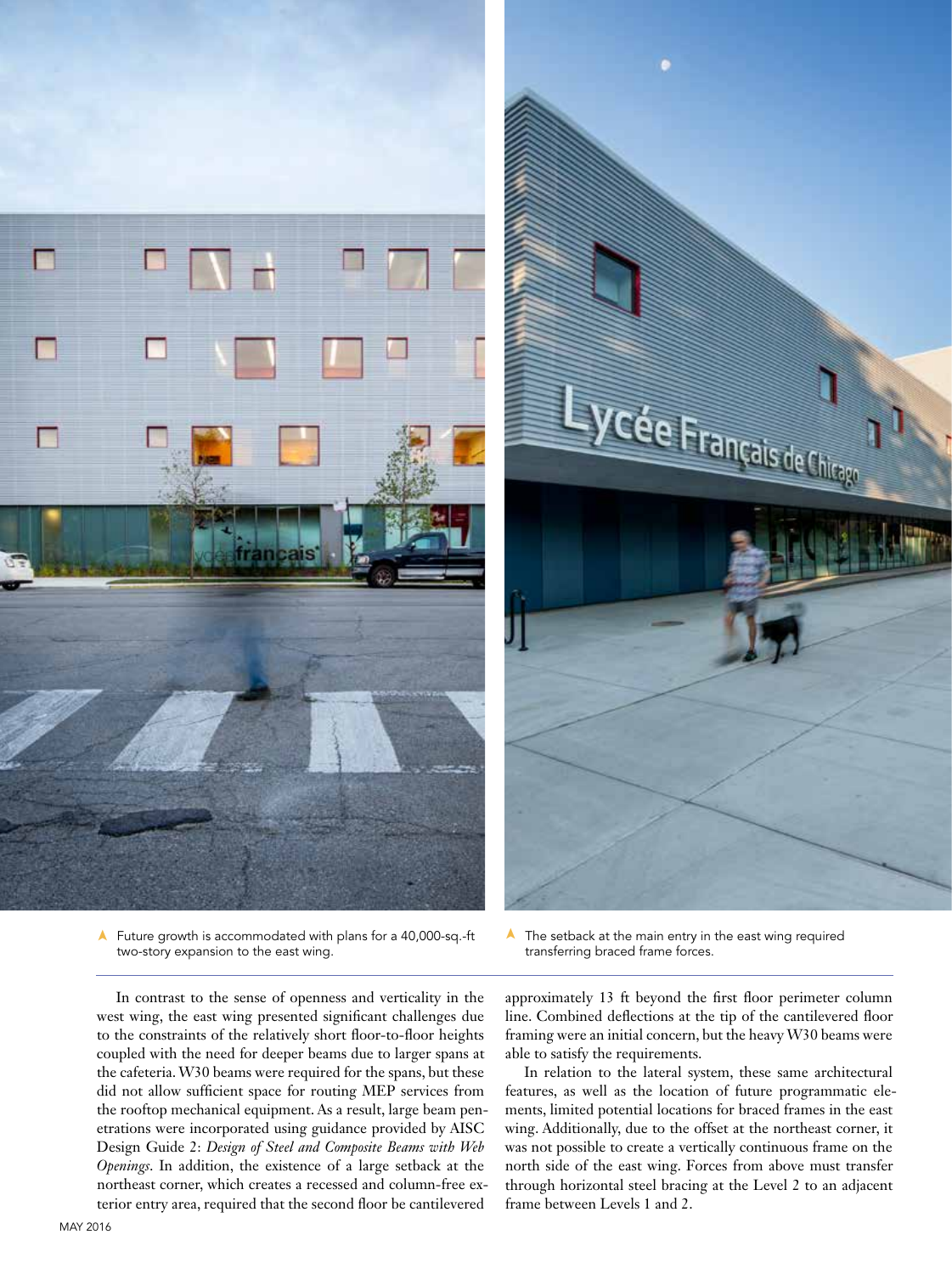

➤ Looking up and down through the atrium.

➤ Overall 3D view of the structural Revit model.



## Future Expansion

The master plan for the new facility includes provisions for future expansion, including the addition of two floors on top of the east wing. Although the budget was tight, the school had the foresight to invest in upgrading the structural design now to support the future loads as opposed to taking on costly and disruptive strengthening work later. Columns, bracing and foundations were upsized as necessary to deal with the additional forces and stiffness requirements, and future connections also needed to be thought out in order to minimize the need for future field modifications to the existing structure. The use of steel simplified the design since unobtrusive detailing could be incorporated to facilitate future column splices and beam connections. In numerous locations, end plate connections were anticipated to prevent the detailing from protruding outside the building envelope.

During the design process, the project scope grew to include the full design (through permit drawings) of a potential 300seat multipurpose auditorium space, which would allow for expansion of the school's arts program pending additional fund raising efforts. The siting of the auditorium will be directly adjacent to the gym and connected to the gym and main academic areas by a future corridor on the west side.

The auditorium design uses a "box-in-box" design to provide acoustic separation for the performance space; an exterior steel gravity structure with steel braced frames on all four sides allows the auditorium to be fully independent from the gym and east wing. The interior box is formed by full-height concrete masonry unit walls on three sides and a concrete circulation core at the rear of the auditorium, and the balcony seating will be supported by cantilevering steel raker beams from embedded connection plates in this core wall. These beams will support precast panels to form the stepped seating. The spans over the auditorium are similar to those of the gym, but the roof structure must also resist concentrated loads from catwalks and rigging. As such, 48-in.-deep steel open-web joists and a metal